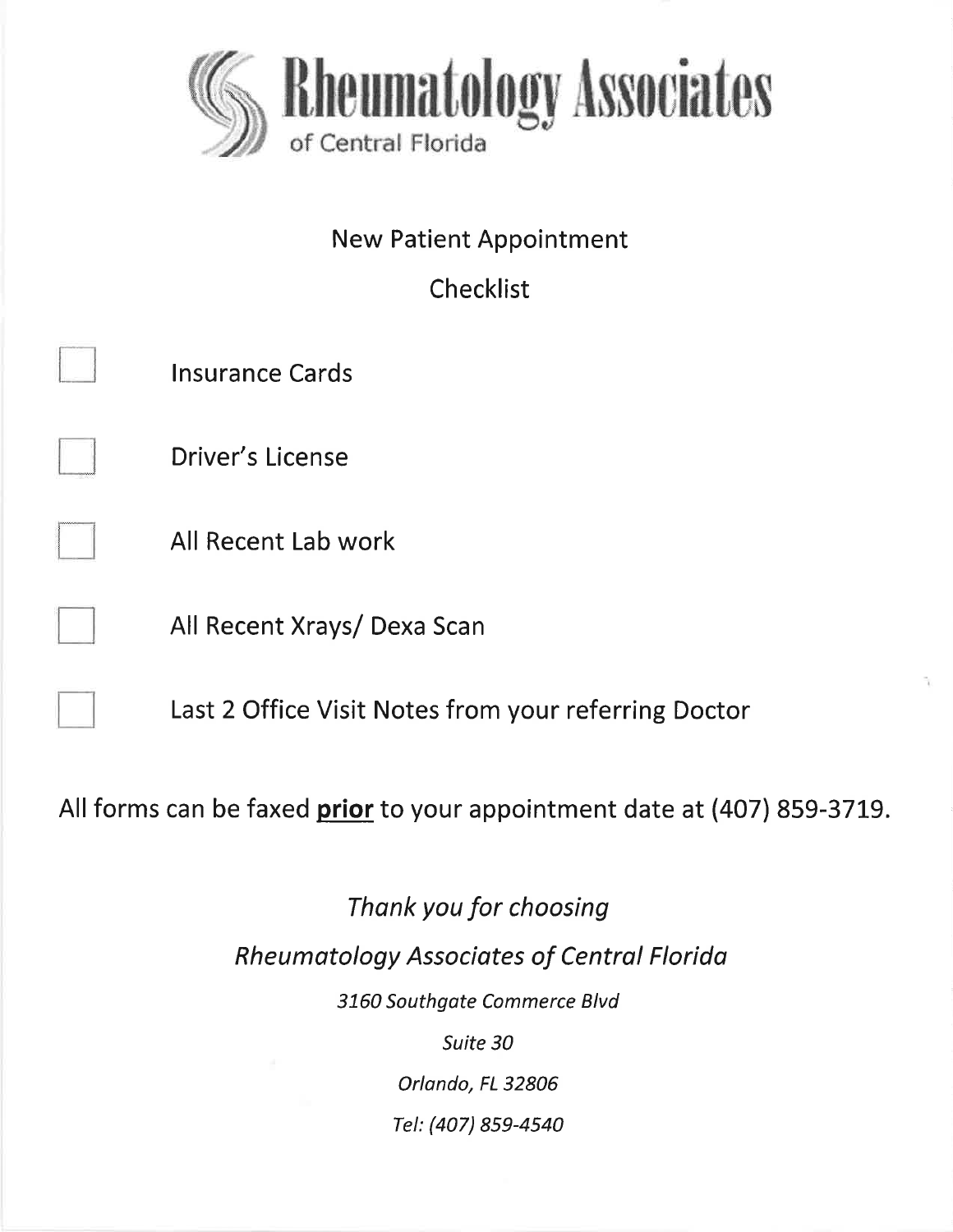

3160 Southgate Commerce Blvd., Ste. 30 Orlando, FL 32806-8557 Phone: (407) 859-4540 Fax: (407) 859-3815

|                                                                                                                                                            |                 | Age: |
|------------------------------------------------------------------------------------------------------------------------------------------------------------|-----------------|------|
| Patient Name: Male or Female                                                                                                                               |                 |      |
|                                                                                                                                                            |                 |      |
| Medication Allergies: (List drug name and reaction)                                                                                                        |                 |      |
|                                                                                                                                                            | 3.              |      |
| 2. $\overline{\phantom{a}}$                                                                                                                                | 4.              |      |
| Past Surgical History: (Includes biopsies, D&C's, tonsillectomy, etc.)                                                                                     |                 |      |
|                                                                                                                                                            |                 |      |
| 2. $\qquad \qquad$                                                                                                                                         | 4.              |      |
| Medical Problems: (Past and Present: Include serious injuries and any fractures)                                                                           |                 |      |
|                                                                                                                                                            |                 |      |
| 2. $\qquad \qquad$                                                                                                                                         | $\overline{4.}$ |      |
| 5. $\overline{\phantom{a}}$                                                                                                                                | 6.              |      |
| Current Medication with Dosage: (Including Non-prescription drugs)                                                                                         |                 |      |
| 1. $\qquad \qquad$                                                                                                                                         | 3.              |      |
| 2. $\qquad \qquad$                                                                                                                                         |                 |      |
|                                                                                                                                                            |                 |      |
| <b>OB/GYN History</b>                                                                                                                                      |                 |      |
| # of Pregnancies ______ # of Live Births _____ # of Stillborn/Miscarriages ______ Last GYN exam _____________                                              |                 |      |
|                                                                                                                                                            |                 |      |
| Name of your Gynecologist:                                                                                                                                 |                 |      |
| Have you gone through menopause? Yes ________ No ________ If so, what age? ______                                                                          |                 |      |
|                                                                                                                                                            |                 |      |
| When was your last mammogram?<br>Other                                                                                                                     |                 |      |
|                                                                                                                                                            |                 |      |
| When was your Chest X-Ray?                                                                                                                                 |                 |      |
| Have you had a DEXA scan? Yes _________ No _________ If so, when was your last scan?<br>Date of most recent immunizations: Tetanus Flu Flu Pneumonia COVID |                 |      |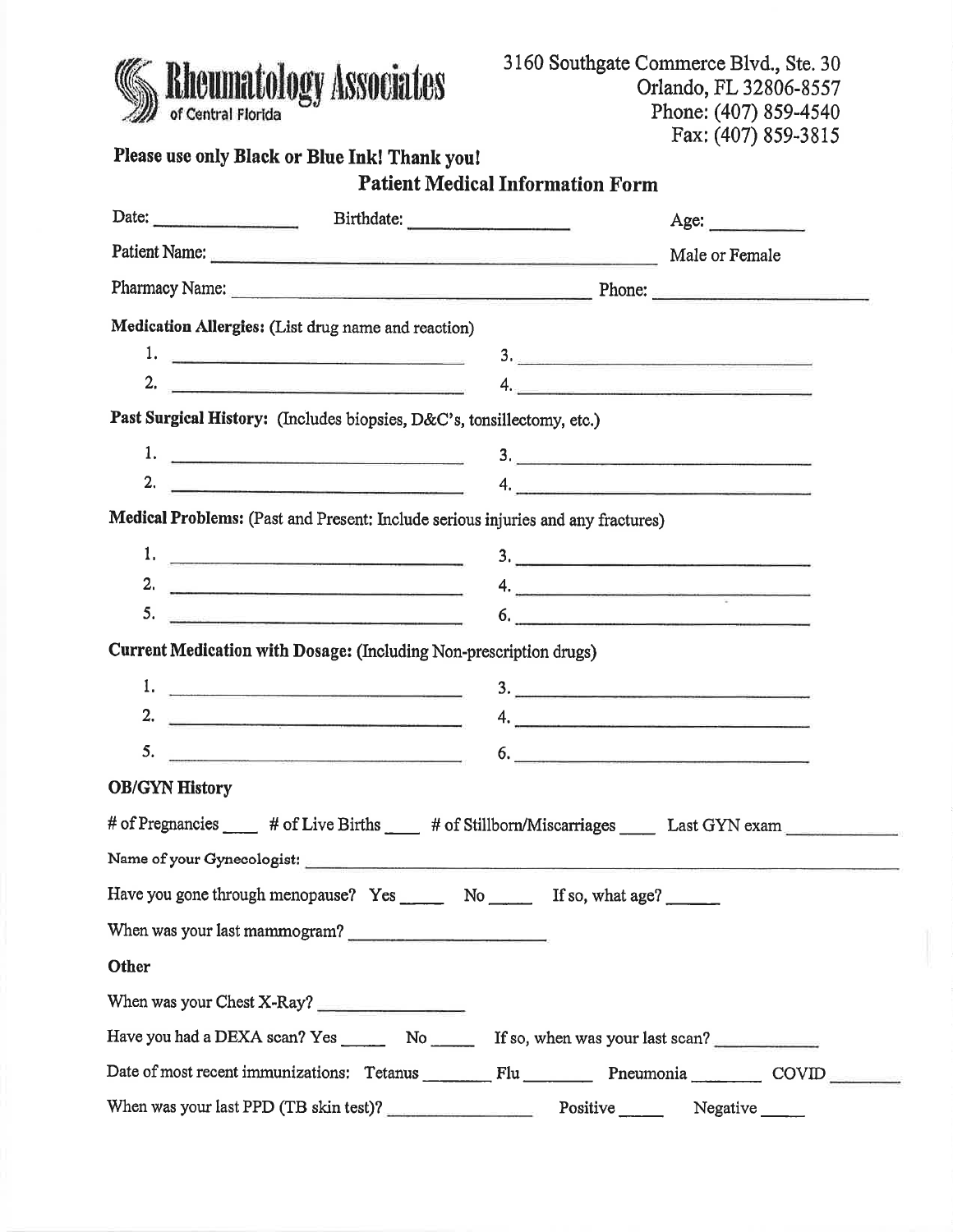

### **Family History**

| Please list the relationship to you of Blood Relatives who have had the following diseases.                                                                    |        |
|----------------------------------------------------------------------------------------------------------------------------------------------------------------|--------|
| Diabetes                                                                                                                                                       |        |
| Rheumatoid Arthritis                                                                                                                                           | Cancer |
| High Blood Pressure                                                                                                                                            |        |
|                                                                                                                                                                |        |
|                                                                                                                                                                |        |
| Thyroid Disease                                                                                                                                                |        |
|                                                                                                                                                                |        |
| <b>Social History</b>                                                                                                                                          |        |
| Marital Status ______________ # of Children                                                                                                                    |        |
|                                                                                                                                                                |        |
|                                                                                                                                                                |        |
| Current Occupation                                                                                                                                             |        |
|                                                                                                                                                                |        |
| # of cigarettes smoked per day _______ # of alcoholic drinks per day ______ # cups of coffee per day                                                           |        |
| Do you or have you ever used recreational drugs?                                                                                                               |        |
| What is your exercise program?                                                                                                                                 |        |
| How many days per week do you exercise?                                                                                                                        |        |
| <b>Activities of Daily Living</b>                                                                                                                              |        |
| List daily activities with which you have trouble because of your arthritis or muscle pain (eg: combing hair,<br>bathing, kitchen activities, yard work, etc.) |        |
|                                                                                                                                                                |        |
| Please list the physician who should get copies of your office visits:                                                                                         |        |
| Doctor:                                                                                                                                                        |        |
|                                                                                                                                                                |        |
| Please list any family member that can receive information regarding your care:                                                                                |        |
| Name: Relation: Relation:                                                                                                                                      |        |
| May we leave a voice mail regarding medical information on your phone? ______ Yes No                                                                           |        |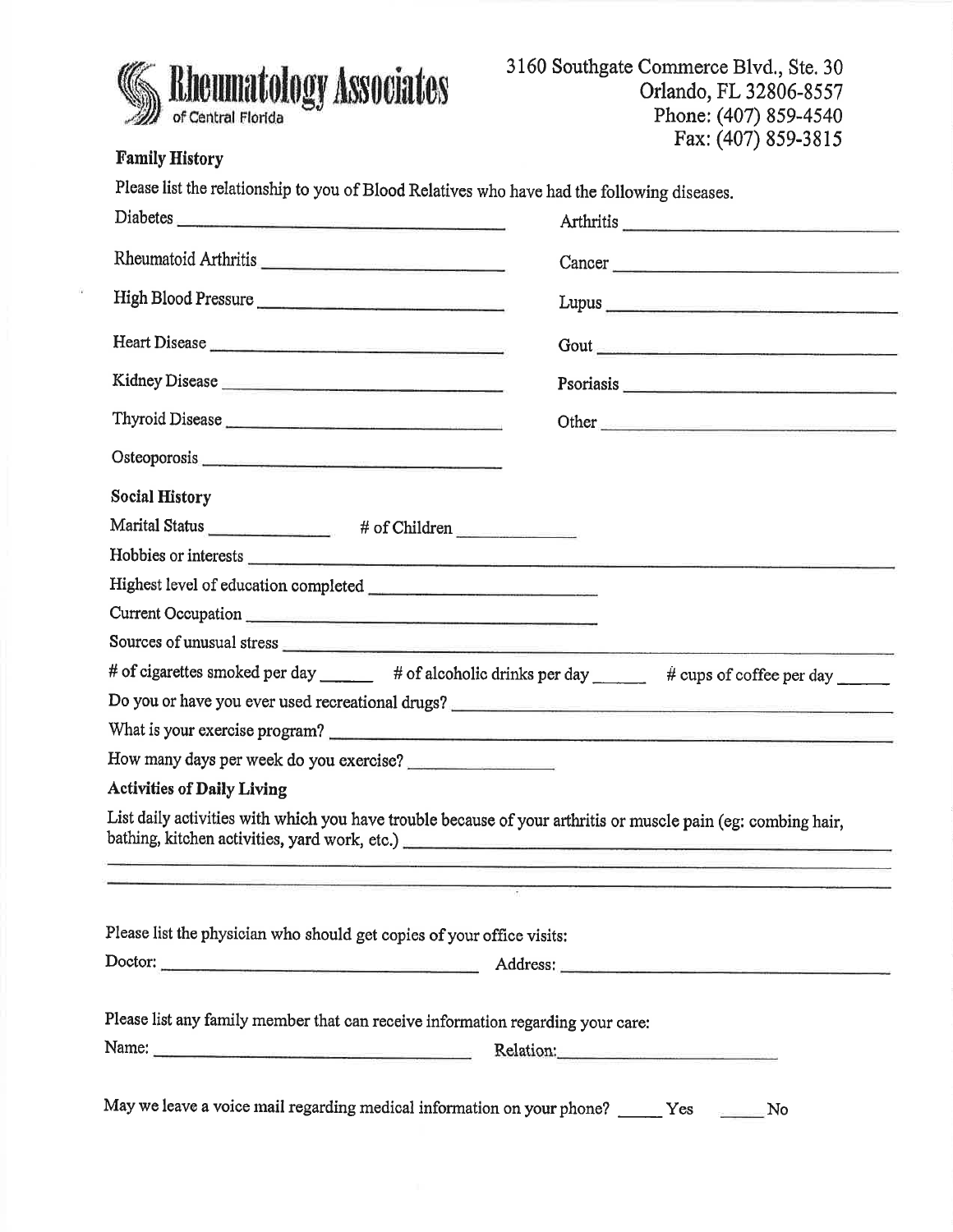# Rheumatology Associates

Please use only Black or Blue Ink! Thank you!<br>SYSTEM REVIEW

|                      |             | Pain Scale (circle one)                                                                                                   |                 |   |   |                                                                                                                                                                                                                                      |
|----------------------|-------------|---------------------------------------------------------------------------------------------------------------------------|-----------------|---|---|--------------------------------------------------------------------------------------------------------------------------------------------------------------------------------------------------------------------------------------|
|                      | 0           | $\mathbf{1}$<br>$\overline{2}$<br>$\overline{3}$<br>$\overline{4}$<br>5<br>$6\phantom{1}$<br>No Pain ©<br>Moderate Pain @ | $7\overline{ }$ | 8 | 9 | 10                                                                                                                                                                                                                                   |
|                      |             | <b>SYSTEMIC/HEENT</b>                                                                                                     |                 |   |   | Worst Possible Pain ®<br>If answered yes, please explain:                                                                                                                                                                            |
| $Y \Box$             | $N \Box$    | Fatigue                                                                                                                   |                 |   |   |                                                                                                                                                                                                                                      |
| YΩ                   | $N \Box$    | Weight Gain/Weight Loss                                                                                                   |                 |   |   |                                                                                                                                                                                                                                      |
| YΠ                   | $N \Box$    | Insomnia                                                                                                                  |                 |   |   | the control of the control of the control of the control of the control of the control of the control of the control of the control of the control of the control of the control of the control of the control of the control        |
| YΠ                   |             | $N \Box$ Dry Eyes                                                                                                         |                 |   |   | and the continuum of the control of the control of the control of the control of the control of the control of                                                                                                                       |
| YΠ                   |             | $N \Box$ Dry Mouth                                                                                                        |                 |   |   |                                                                                                                                                                                                                                      |
| Y<br>$\overline{GI}$ | $N \square$ | Oral Ulcers                                                                                                               |                 |   |   |                                                                                                                                                                                                                                      |
| $Y \Box$             |             | $N \Box$ Heartburn                                                                                                        |                 |   |   |                                                                                                                                                                                                                                      |
| YΠ                   |             | $N \Box$ Abdominal Pain                                                                                                   |                 |   |   | <b>RANGE REPORTED HIS CONSUMER SOFTWARE TO AN ARTIST AND RELEASED FOR A STATE OF A REPORT OF A STATE OF A REPORT OF A STATE OF A REPORT OF A STATE OF A REPORT OF A STATE OF A REPORT OF A STATE OF A REPORT OF A STATE OF A REP</b> |
| YП                   |             | $N \Box$ Constipation (frequent)                                                                                          |                 |   |   |                                                                                                                                                                                                                                      |
| YΠ                   | $N \Box$    | Diarrhea (frequent)                                                                                                       |                 |   |   | .<br>1980 - Jacob Barnett, amerikansk politik (d. 1980)                                                                                                                                                                              |
| YΠ                   | $N \Box$    | <b>Rectal Bleeding</b>                                                                                                    |                 |   |   |                                                                                                                                                                                                                                      |
| <b>GU/GYN</b>        |             |                                                                                                                           |                 |   |   |                                                                                                                                                                                                                                      |
|                      |             | $Y \Box \quad N \Box \quad$ Urinary Burning                                                                               |                 |   |   |                                                                                                                                                                                                                                      |
| Y□                   | $N \Box$    | <b>Urinary Bleeding</b>                                                                                                   |                 |   |   |                                                                                                                                                                                                                                      |
| $Y \Box$             | $N \Box$    | Menstrual Irregularity                                                                                                    |                 |   |   |                                                                                                                                                                                                                                      |
| YΠ                   |             | $N \Box$ Menopause<br><b>CARDIOVASCULAR/PULMONARY</b>                                                                     |                 |   |   |                                                                                                                                                                                                                                      |
|                      |             |                                                                                                                           |                 |   |   |                                                                                                                                                                                                                                      |
| YП                   |             | $N \Box$ Edema (fluid retention)                                                                                          |                 |   |   |                                                                                                                                                                                                                                      |
| YΠ                   | $N \square$ | Chest Pain                                                                                                                |                 |   |   |                                                                                                                                                                                                                                      |
| YΠ                   | $N \Box$    | Palpitations                                                                                                              |                 |   |   |                                                                                                                                                                                                                                      |
| YП                   | $N \square$ | Shortness of Breath                                                                                                       |                 |   |   |                                                                                                                                                                                                                                      |
| $Y \Box$             | $N \Box$    | Cough                                                                                                                     |                 |   |   |                                                                                                                                                                                                                                      |
| $Y \Box$             | $N \Box$    | Wheezing                                                                                                                  |                 |   |   |                                                                                                                                                                                                                                      |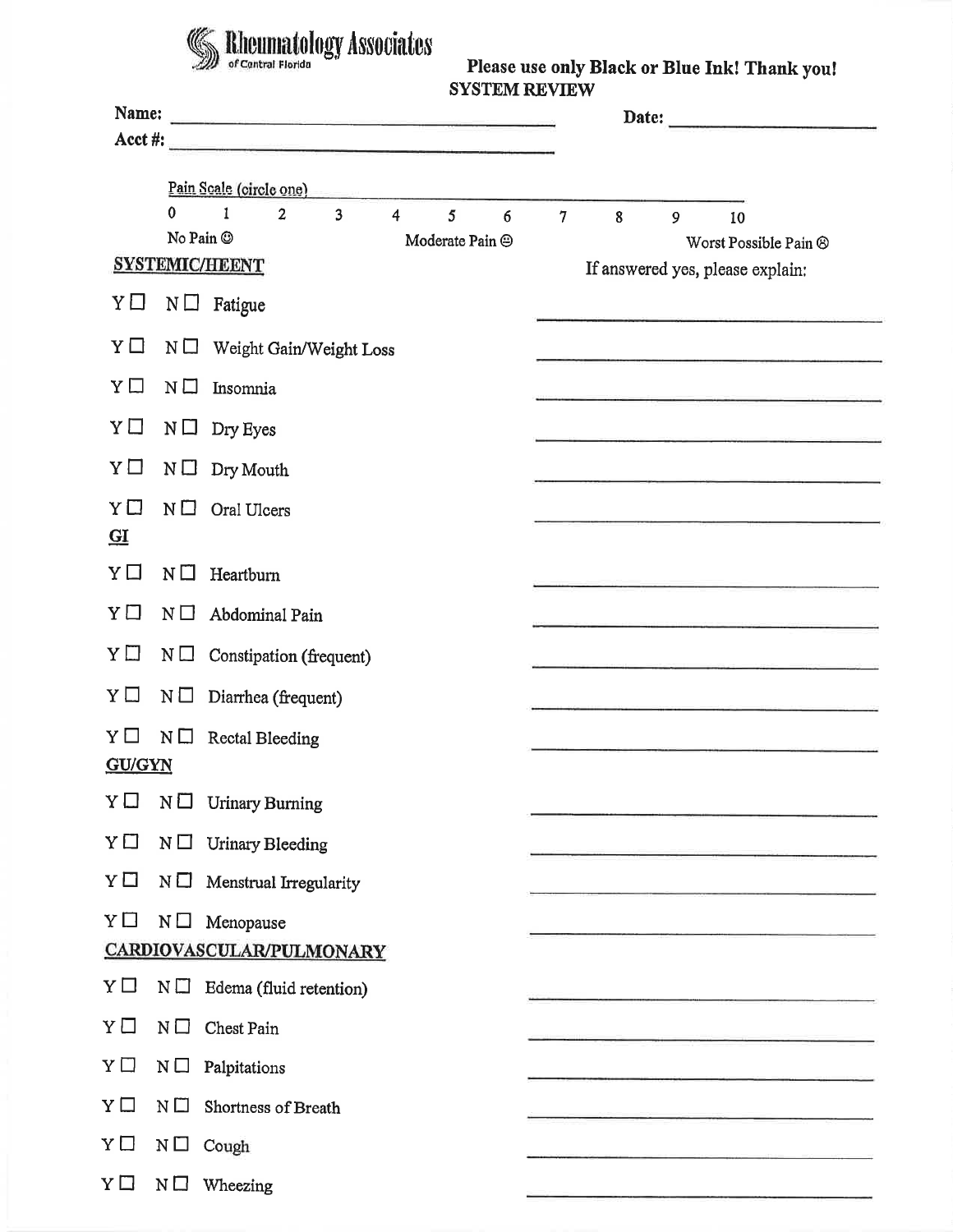# NEUROLO GIC/PSYCIATRIC

If answered yes, please explain:

 $\epsilon$ 

| Y□           | $N \Box$              | Numbness/Tingling/Burning Sensation                                                                                                      |  |
|--------------|-----------------------|------------------------------------------------------------------------------------------------------------------------------------------|--|
| YП           | $N \Box$              | Poor Balance                                                                                                                             |  |
| YΩ           | $N \Box$              | Muscle Weakness                                                                                                                          |  |
| YΠ           | $N \Box$              | Frequent Headache                                                                                                                        |  |
| YΠ           | $N \Box$              | Anxiety                                                                                                                                  |  |
| YΠ           | $N \Box$              | Depression                                                                                                                               |  |
|              |                       | HEMATOLOGIC/ENDOCRINOLOGIC/DERMATOLOGY                                                                                                   |  |
| YΠ           | $N \Box$              | <b>Easily Bruises</b><br><b>CONTRACTOR CONTRACTOR CONTRACTOR</b>                                                                         |  |
| YΩ           | $N \Box$              | Enlarged Lymph Nodes                                                                                                                     |  |
| $Y \Box$     | $N \square$           | Heat Intolerance                                                                                                                         |  |
| $Y \Box$     | $N\square$            | Cold Intolerance                                                                                                                         |  |
| $Y \Box$     | $N \Box$              | Hair Loss                                                                                                                                |  |
| YΠ           | $N \square$           | Rash                                                                                                                                     |  |
| <b>MS-SK</b> |                       |                                                                                                                                          |  |
| $Y \Box$     | $N \Box$              | Joint Swelling                                                                                                                           |  |
| $Y \Box$     | $N \Box$              | Joint Pain                                                                                                                               |  |
| YП           | $N \Box$              | Muscle Pain                                                                                                                              |  |
| YΠ           | $N \Box$              | <b>Broken Bones</b>                                                                                                                      |  |
|              |                       | $Y \Box \quad N \Box \quad$ Neck/Back Pain<br><b>CONTRACTOR COMMENTARY CONTRACTOR CONTRACTOR</b>                                         |  |
|              | <b>SOCIAL HISTORY</b> |                                                                                                                                          |  |
|              |                       | # Alcoholic Beverages/week<br># Cigarettes/Cigars (circle one)/day ______                                                                |  |
|              |                       |                                                                                                                                          |  |
|              |                       | <u>and the second contract of the second contract of the second contract of the second contract of the second contract of the second</u> |  |
|              | <b>PAST HISTORY</b>   |                                                                                                                                          |  |
|              |                       | List any hospitalizations, new diagnoses, doctor visits since last seen in our office:                                                   |  |
|              |                       |                                                                                                                                          |  |

<u> 1965 - Jan Sarajan dan Bandara dan sebagai dan berasal dan berasal dan berasal dari dalam dalam dalam dalam d</u>

.<br>1990 - Paul II, mars and by particular and the complete and the problem in the complete of the complete of the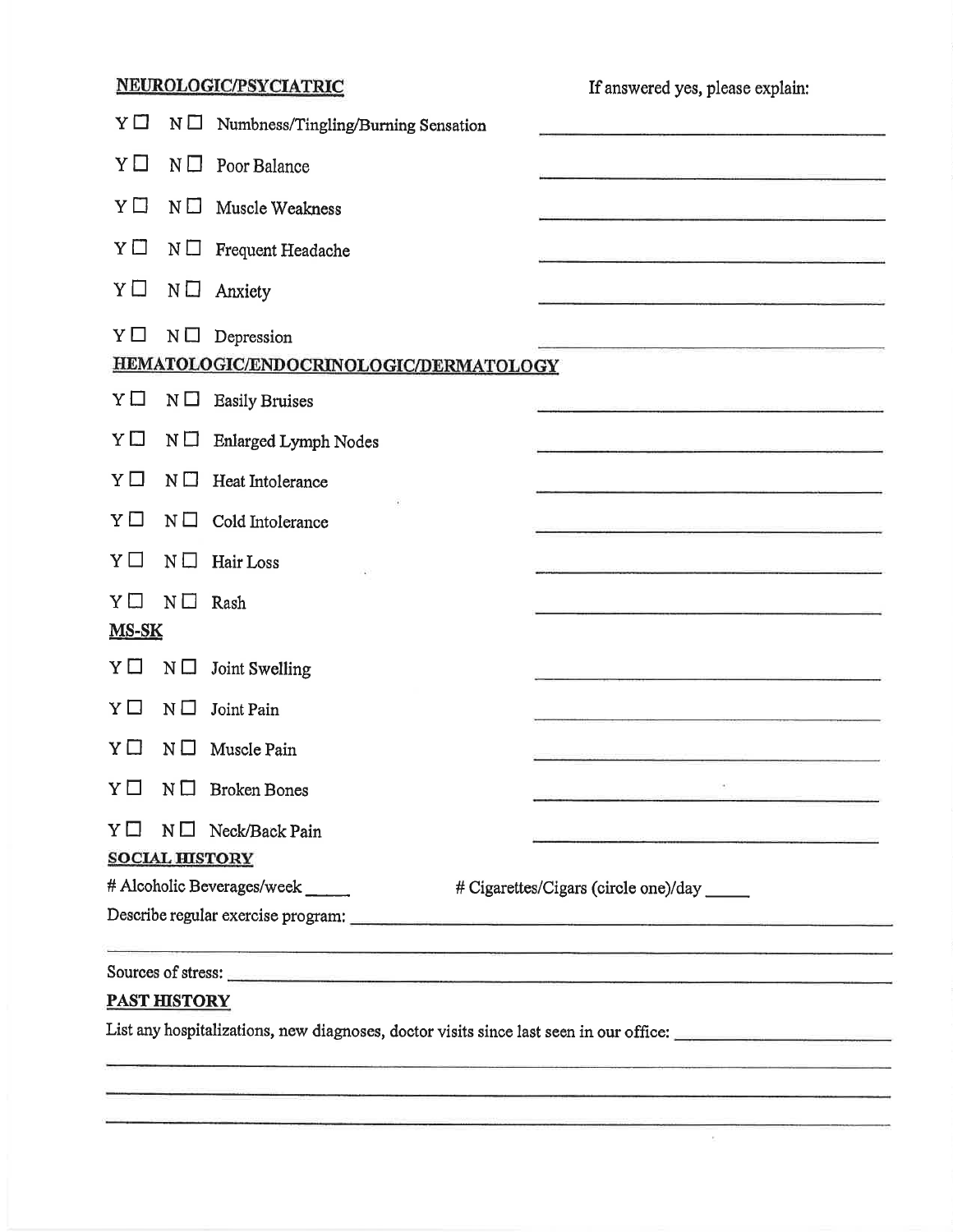

### FINANCIAL POLICY

Welcome and thank you for choosing Rheumatology Associates of Central Florida for your medical carel

We are committed to providing you with the highest quality care and achieving desired outcomes through a collaborative effort with you, our patient.

It is important that you understand our financial policy but equally important that you understand the terms of your medical coverage. Although our staff very knowledgeable about the various insurance plans with which we participate, you are in the best position to understand the detailed terms of your speciplan. Typically, your insurance carrier provides you with specific

Our professional fees have been determined through careful consideration of reasonable and customary charges within our geographical area, We are alrva happy to discuss with you any questions you may have concerning a bill.

#### **Insurance**

Please remember that your insurance is a contract between you and your insurance carrier. We will, as a courtesy, bill your insurance and help you receive <sup>t</sup> maximum allowable benefit under your policy. We have found that patients who are involved with their claims process are more successful at receiving prom and accurate payment for services from the insurance carrier. We do expect patients to be interactive and responsible for communicating with your insuran carrier on any open claims.

It is your responsibility to provide all necessary insurance eligibility, identification, authorization, referral information and to notify our office of ar information changes when they occur. Even a preauthorization of services does not guarantee payment from your insurance carrier. It is the patient responsibility to know if our office is participating or non-participating with their insurance plan. Failure to provide all required information may necessita patient payment for all charges. When insurance is involved, we are contractually obligated to collect copayments, coinsurance, and deductibles, as outling by your insurance carrier.

#### Uninsured Patlents

If you do not have medical insurance, we will extend cash pay rates to you, These rates are only if payment is made in full at the time of service,

#### **General**

- Please be prepared to pay the current visit as well as any past due balance on your account at the time of service unless payment arrangements have been made with the billing department prior to your visit.
- If the patient is a minor, the parent(s) or legal guardian(s) are responsible for payments. In cases where a written court document allows payment figures medical costs it is the accompanying parents' responsibility to obtain reimbursement from the other party involved.
- r Social Security Numbers are arecessary part of your financial information with our office. This information, as with any of your medical recorcls, protected with strict confidentiality. We are extending a line of credit by filing insurance for your charges and not collecting in full at the time service, therefore we must have this information. If you do not wish to provide your social security number, we will require payment in full at the time of service.
- r Balances that remain outstanding more than 60 days after the date of service (or payment by your insurance carrier) will result in a disruption <sup>r</sup> immunotherapy services and the cancellation of upcoming appointments. The balance may also be considered for referral to an outside collectic agency,
- 
- Accounts referred to an outside collection agency or attorney may be subject to a collection fee, which will be added to the original balance.<br>• Patients with unpaid delinquent accounts or accounts that have been sent to prior to being seen for a non-emergent visit,
- r <sup>A</sup>\$35,00 fee will be assessed for any retumed checks, plus any bank fees. We will require all future payments by cash, cashier's check, or debit/creci card.
- t <sup>A</sup>\$100.00 fee will be applied to new patient accounts for no shows and cancellations with less than 24 hour notice,
- r <sup>A</sup>\$50.00 fee will be applied to established patient accounts for no shows and cancellations with less than 24 hr notice.
- A \$50.00 fee will be applied to infusions, x-rays, and DEXA scans for no shows and cancellations with less than 24 hour notice.
- Our office is not party to your divorce decree. The financial responsibility for minors rests with the parent who signs the financial policy.

### Form Completion and Fees

We understand that there may be times when you need a form completed by your physician (i.e. medical leave, disability forms). We are willing to assist yo with these requests. These forms require research and time on the part of the staff and physicians. The volume of requests and complexity involved, make difficult to complete them at the time of your visit. We ask that you allow 7.10 business days for completion of these requests. Based on the amount <sup>c</sup> information requested, fees will be discussed prior to completion,

#### **Medical Records**

A medical records release form must be filled out for the release of any medical records. Records released to the patient can be provided for a fee of \$1,00 pe page for the first 25 pages and .25 cents for each page thereafter.

### I HAVE READ AND AGREE TO ACCEPT THE FINANCIAL POLICY(S) AS WRITTEN: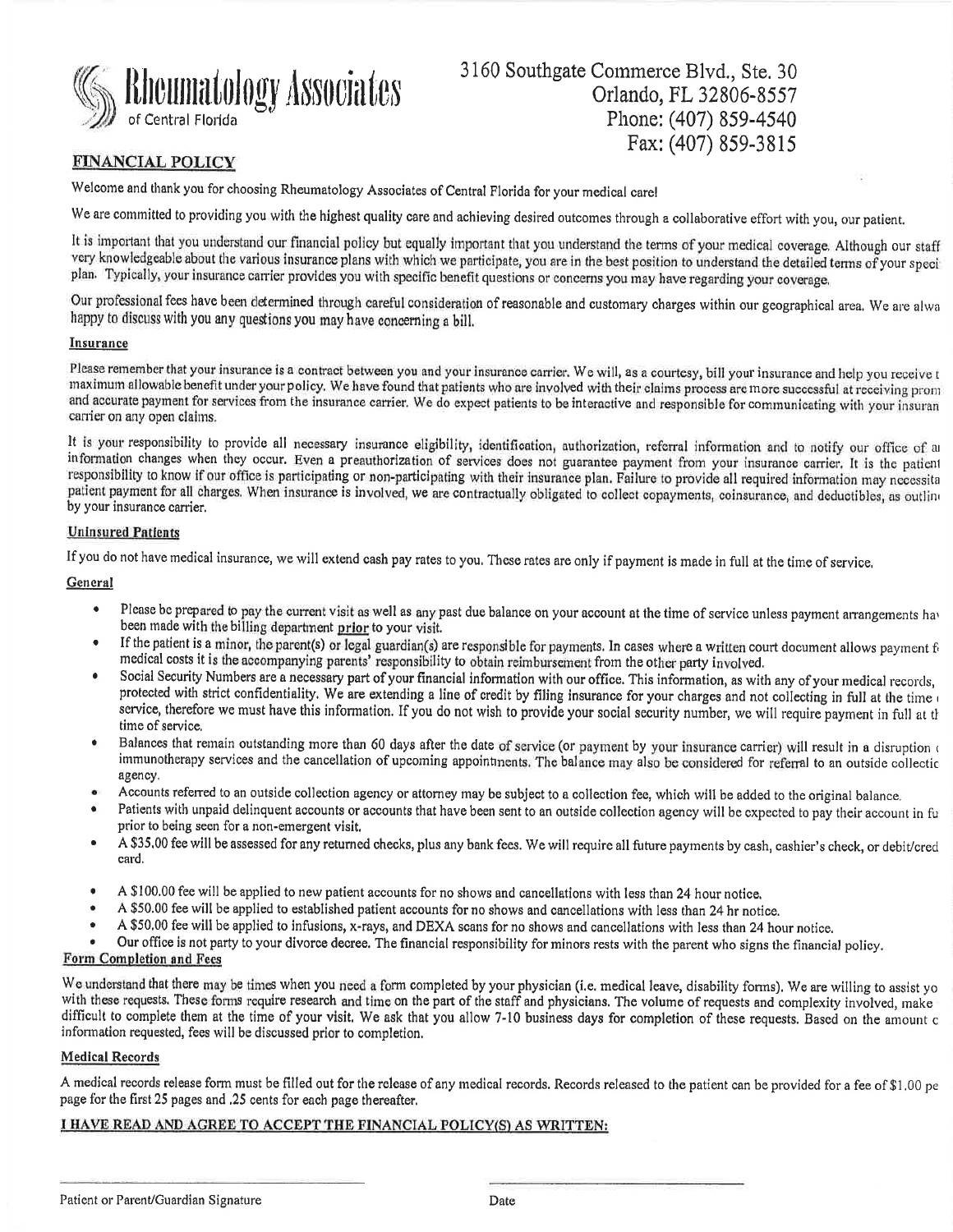

# \*\*\* EFFECTIVE IMMEDIATELY!\*\*\*

Appointment No Show - 24 Hour Notice policy

A patient will be considered a "no show" if he/she misses his/her scheduled appointment time or cancels with less than a 24 hour notice. When this occurs, *Rheumatology Associates of Central* Florida loses the opportunity to care for other patients who need to be seen. If a 24 hour notice is not received or a "no show" occurs, you will be charged a fee:

- \$50.00 for an ESTABLISHED patient
- \$100.00 for a NEW PATIENT appointment
- \$50.00 for an INFUSION, X-RAYS or DEXA SCAN appointment

This fee is not covered by insurance and is therefore the sole responsibility of the patient. please be aware that confirmation calls are a courtesy and not the responsibility of the office.

I, (Print name) , understand and acknowledge that Rheumatology Associates of Central Florida has a policy to charge me a \$50.00 or \$100.00 fee if I fail to come for my scheduled appointment. I agree:

- To pay this fee, when applicable
- r That I understand I will be unable to reschedule until fee has been paid

Patient or Parent/Guardian Signature Date

Pamela G. Freeman, M.D. Caryn G, Hasselbring, M.D, Laura B. Summers, M.D. Stacy Fitch, M.D, Rita Raturi, M.D, Alicia Frisby, P.A,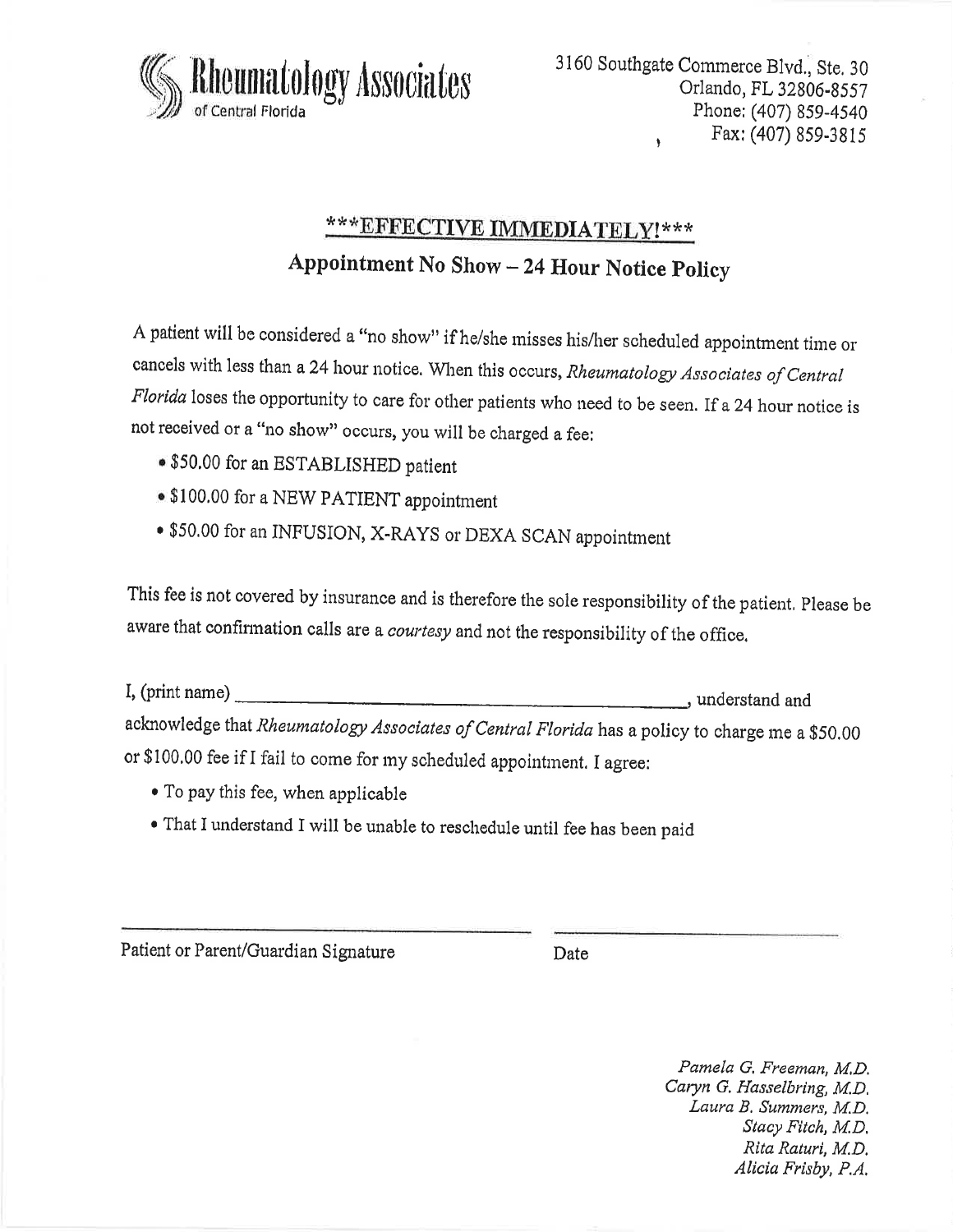

### Please use only Black or Blue Ink! Thank you!

# Health Information Portability and Accountabillty Act (IIIPAA)

### PLEASE PRINT CLEARLY

| Patient Name:<br>The contract of the contract of the contract of the contract of the contract of the contract of the contract of |  |
|----------------------------------------------------------------------------------------------------------------------------------|--|
| Address:                                                                                                                         |  |
|                                                                                                                                  |  |
| Healthcare Surrogate/Emergency Contact:                                                                                          |  |
| Emergency Contact Phone Number:                                                                                                  |  |

Prefened Lab: \_ LabCorp euest

In general, the HIPAA privacy rule gives individuals the right to request a restriction of their health information. The individual is also provided the right to request confidential communications or that a communication of pHI (Protected Health Information) be made by alternative means, such as sending information to the individual's office instead of their home.

I wish to be contacted in the following manner (check all that apply):

#### Home telephone: Cell phone:

Ok to leave message with details Leave message with call back number Authorized person to speak with:

### Written Communication:

Ok to mail to my home \_\_\_\_\_

Ok to leave message with details Leave message with call back number

Email: Ok to send email with details

### WorkTelephone:

Ok to leave message with details Leave message with call back number

I give Rheumatology Associates of Central Florida, PA, permission to use and disclose PHI necessary to carry out treatment or payment. By signing this form, I understand that the privacy practices of the office have been disclosed to me.

Patient or Parent/Guardian Signature Printed Name Date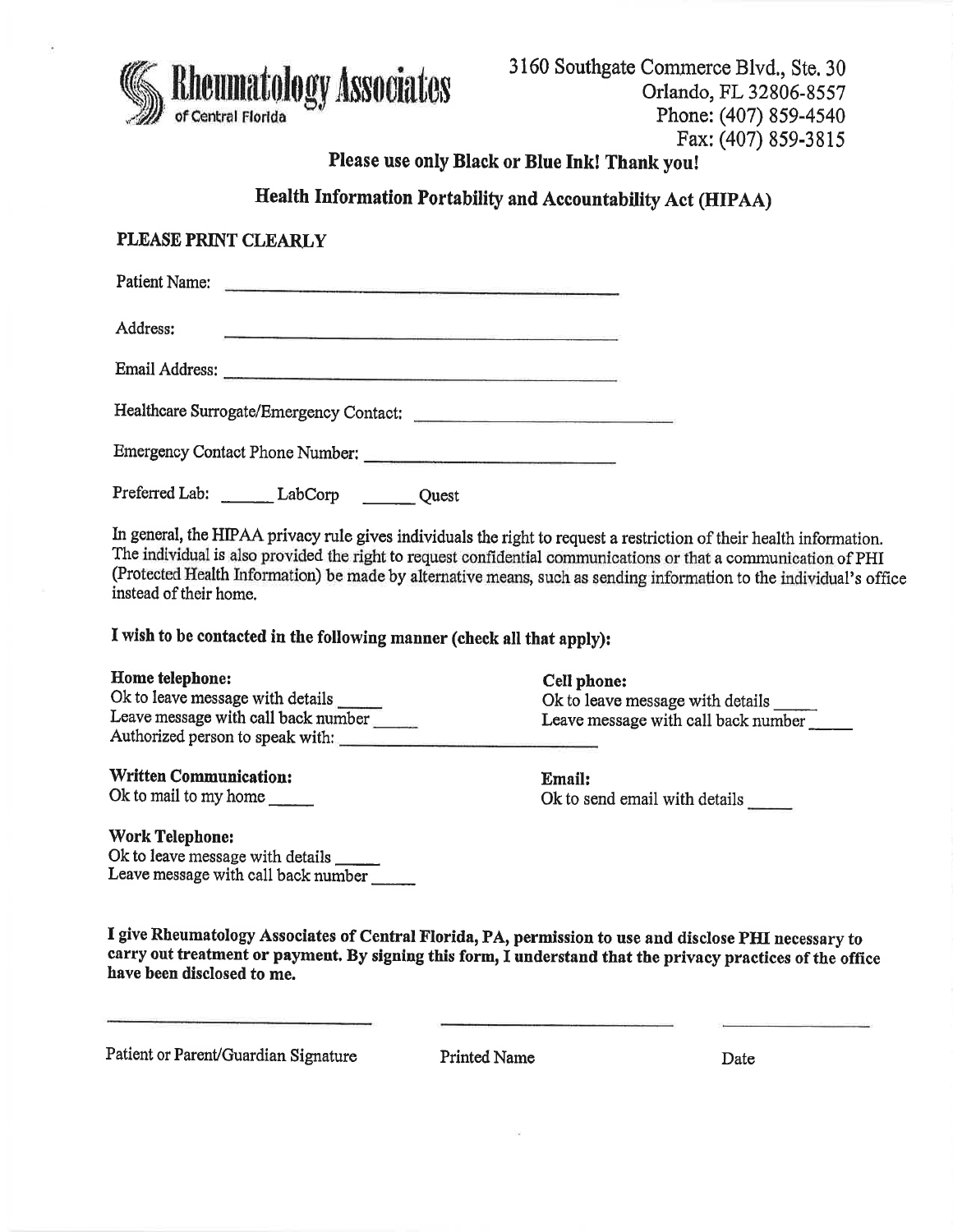

3160 Southgate Commerce Blvd., Ste. 30 Orlando, FL 32806-8557 Phone: (407) 859-4540 Fax: (407) 859-3815

# Please use only Black or Blue Ink! Thank you!

### PRIVACY POLICY

This notioe describes how your health information maybe used and disclosed, and how you can access this information. Please review it carefully.

At Rheumatology Associates of Central Florida, PA, we are required to keep your health information secure and confidential, by law, we need to give you this notice and to follow the terms of this notice.

The law permits us to use of disolose your health information to those involved in your treatment. For example, <sup>a</sup> review of your file by a specialist doctor whom we may involve in your care.

will enter your treatment information into our computer system. We may use or disclose your health information for our normal healthcare operations. For example, one of our staff

We may share your medical information with our business associates, such as a billing service. We have a written contract with each business associate that requires them to protect your privacy.

We may use your information to oontact you. For example, we maysend newsletters or other information to you. We may also call and remind you about your appointments. If you are not home, we may leave this information on your answering machine or with the person who answers the telephone.

In an emergency, we may disclose your health information to a family member or another person responsible for your care.

We need to release some or all of your health information, when required by law.

If this practice is sold, your information will become the property of the new owner.

Except as described above, this practioe will not use or disolose your health information without your prior written authorization,

will let you know if we can fulfill your request. You may request in writing that we no use or disclose some or all of your health information as described above. We

You have to right to know of any uses or disclosures we make with your health information beyond the above normal uses.

You have the right to receive communioation about your health information in the manner you prefer. We will also use whatever communication method, number or system you prefer to contact you.

You have the right to transfer a copy of your health information to another practice. Notify us in writing of where you would like us to send a copy of your health information for you.

You have the right to see and receive a copy of your health information, with a few exceptions. Give us a written requcst regarding the information you want to see. If you want a copy of your records, we may charge you a reasonable fee for the copies. If you would like a digital copy of your records, let us know which type of file you would like and we will try to meet your needs.

You have the right to request an amendment or ohange to your health information, in writing. If you wish to inolude a statement in your file, please give it to us in writing. We may or may not make the changes you request, but will include your statement in your file. If we agree to an amendment or change, we will not remove nor alter earlier documents, but will add new information.

You have the right to receive a report of who we disclose your information to.

If our privacy and security measures or systems are breached in any way, we will notify you.

You have the right to receive a copy of this notice.

If we change any of the details of this notice, we will notify you of the ohanges in writing.

Fou may file a complaint with the Department of Health and Human Services in writing (200 Independence Avenue<br>SW, Room 509F, Washington, DC 20201), online (www.hhs.gov) or by email (OCRComplaint@hhs.gov). You will not You may file a complaint with the Department of Health and Human Services in writing (200 Independence Avenue be retaliated against for filing a complaint.

Please contact our Privacy Officer, Nancy Deler at (407) 859-4540 for more information. To make a request, to file a complaint with us or for assistanoe regarding your health information privacy.

#### Acknowledgement

I have received a copy of Rheumatology Associates of Central Florida, PA, Notice of Privacy Practices.